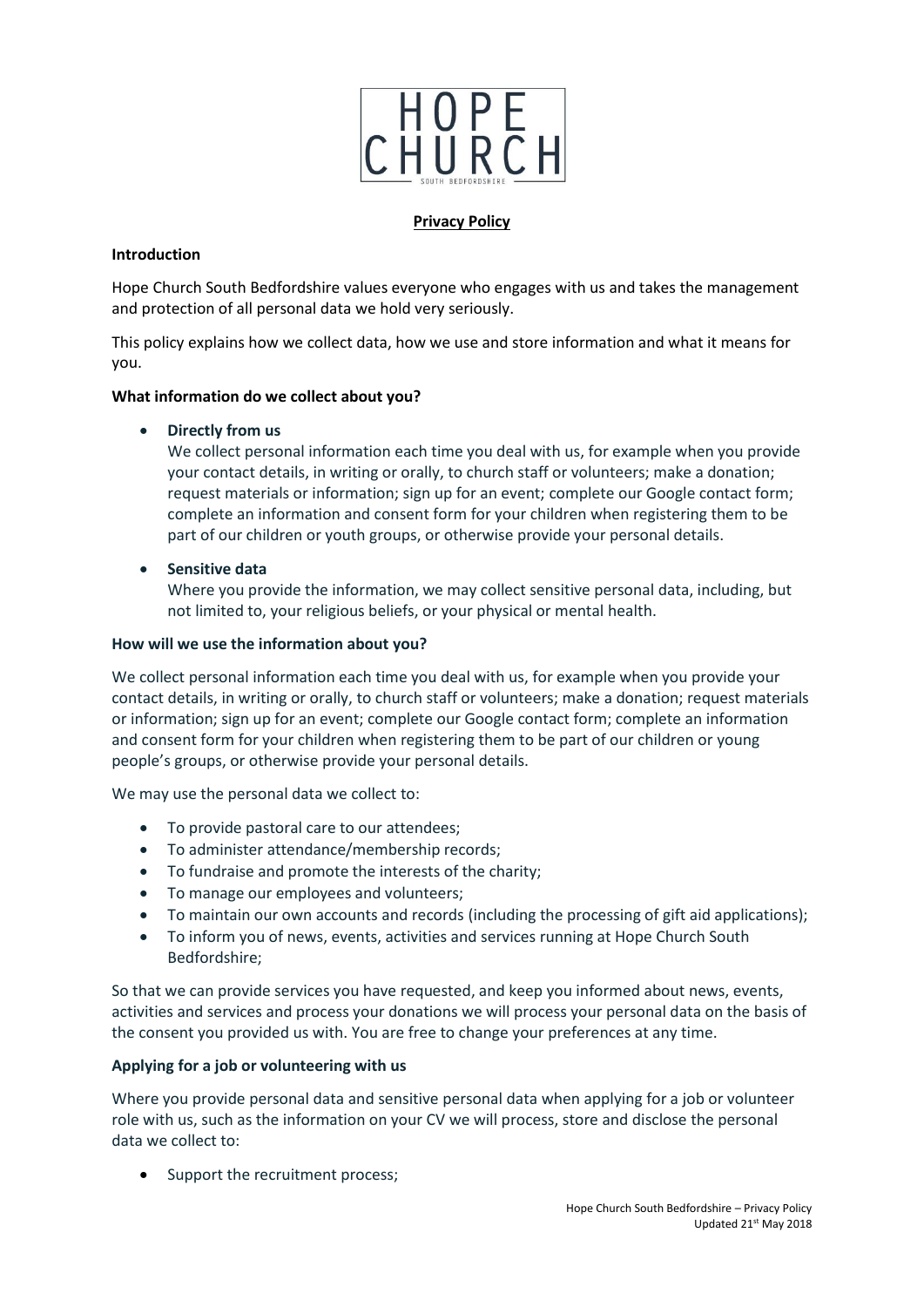- Answer any questions you may have;
- Use third parties to provide services such as references, qualifications, criminal referencing, checking services, verification of information you have provided
- Provide anonymised data to monitor compliance with our equal opportunities policy

### **How and where we store your information**

**How long?**

We will keep your personal information only for as long as we consider it necessary to carry out each activity. We take account of legal obligations and accounting and tax considerations as well as considering what would be reasonable for the activity concerned.

**•** Security

We ensure that we have appropriate technical controls in place to protect any personal data you provide. Where information is stored in spreadsheets or other documents they are encrypted or password protected and all laptops, computers, phones or other electronic devices are password protected. If we hold paper copies of information you have given us they are kept securely locked in filing cabinets. We ensure that access to personal data is restricted only to those staff members, elders or volunteers whose job roles require such access and that suitable training is provided for these staff members and volunteers.

**Where we store your personal information**

We store contact information on Google Drive which is only accessible by church office staff and church elders. Any financial information held electronically is stored in an encrypted spreadsheet which is only accessed by office staff and elders. Information given about your children is stored in password protected documents and paper copies are stored securely in locked filing cabinets.

#### **Sharing Your Information**

Your personal data will be treated as strictly confidential and will only be shared with staff, elders and members of the church in order to carry out a service or for purposes connected with the church. We will only share your data with third parties with your consent.

#### **Legal duty**

We may need to pass on information if required by law or by a regulatory body. For example, a Gift Aid audit by the HMRC, or if asked for details by a law enforcement agency.

## **Cookies**

### **What are cookies?**

A cookie is a small amount of data that is sent to your browser and stored on your computer's hard drive. Our website makes use of cookies to collect information about our visitors through Google Analytics.

### **How we use them on our website**

To enjoy our website to the full, we recommend that you leave cookies turned on. If you turn off cookies then you may not be able to enter parts of the site. The cookie data that we collect we may use to customise the content on our website and to help to understand visitor's current and future needs

#### **Managing cookies**

Most browsers allow you to turn off the cookie function. To do this you can look at the help function on your browser.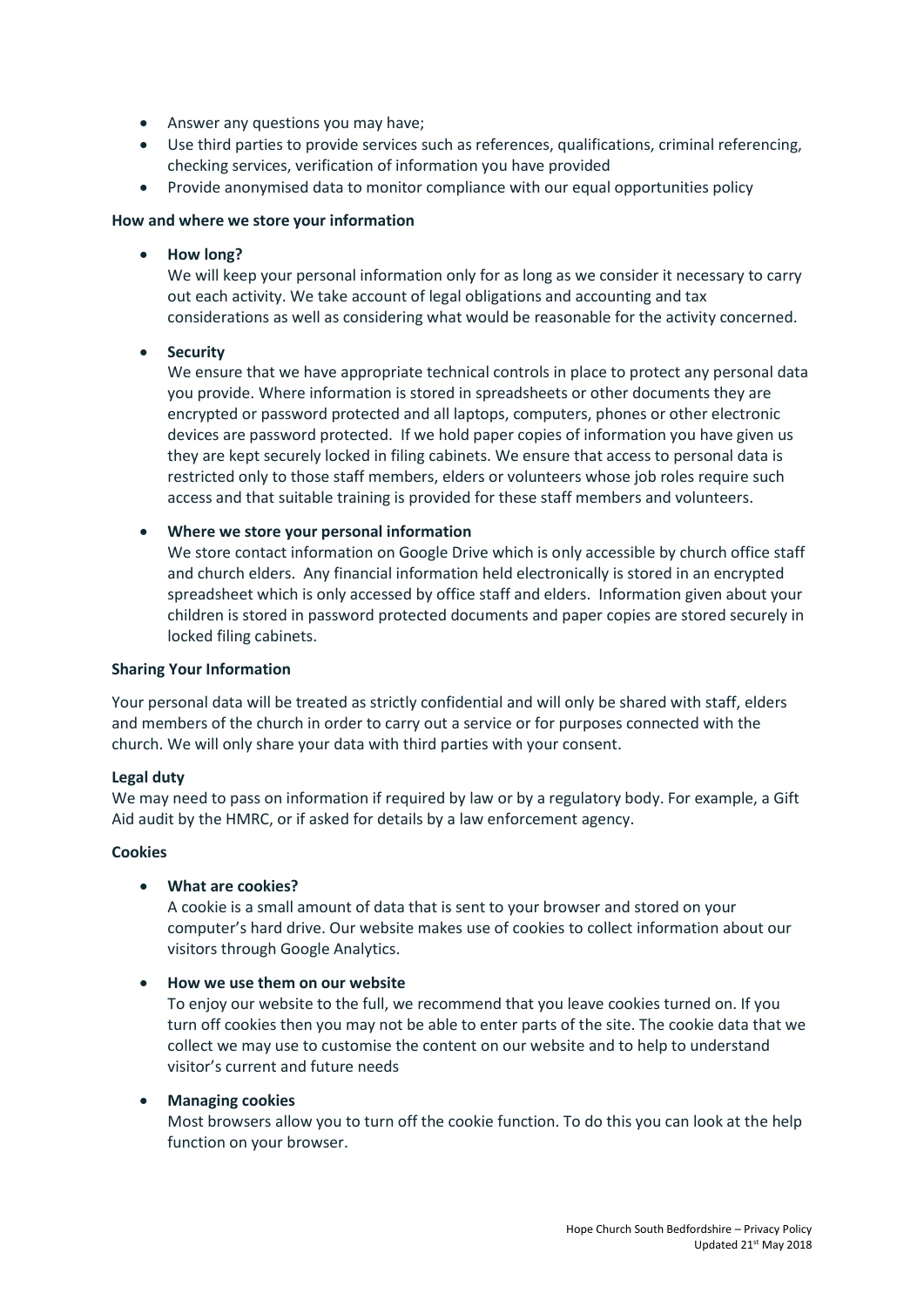## **Third party cookies**

We work with a number of third party suppliers who set cookies on our website to enable them to provide us with services. These are mainly used for reporting purposes so we can improve the way we communicate. We use websites such as Youtube to embed videos and you may be sent cookies from these websites. We do not control the setting of these cookies, so we suggest you check the third party website for more information about their cookies and how to manage them. We also uses third party suppliers such as Google Analytics and these providers may use cookies. They may also use tracking pixels, which are commonly found in advertising to track the effectiveness of adverts. As some of these services may be based outside of the UK and the European Union, they may not fall under the jurisdiction of UK courts. If you are concerned about this you can change your cookie settings (see above) and can find more information about this [here.](https://ico.org.uk/)

## **Employed Staff**

We will share necessary information with our accountants who process our payroll.

### **Children**

Families making use of the children's and young people's facilities during our services are required to provide personal data for their children. This data is provided with the consent of the parent or guardian and is securely held and stored as above. We require parental consent to be able to contact any child under the age of 13.

### **Your choices and telling us when things change**

**Preferences**

You can change your preferences on what you receive from us, or how we contact you, by mail, or email, at any time. You can do so by: Email: [office@hopecentral.co.uk](mailto:office@hopecentral.co.uk) Write to us at: Hope Church South Bedfordshire, P.O. Box 4355, Dunstable, Beds LU6 9EJ

# **Updating your details**

We do appreciate it if you keep your details up to date. You can do so in the same way as updating your preferences (above). We will not automatically update changes of address, we will normally only update your address when you tell us it's changed.

### **Telling us to stop processing**

You have the right to ask us to erase your personal data, to ask us to restrict our processing or to object to our processing of your personal data. You can do so at any time by emailing or writing to us at:

[office@hopecentral.co.uk](mailto:office@hopecentral.co.uk)

Hope Church South Bedfordshire, P.O. Box 4355, Dunstable, Beds LU6 9EJ

### **Access to your information**

You have the right to request details of the information we hold about you. To make this request, please write to us at the details above. For more information about your rights under the Data Protection Act you can visit the website of the Information Co[mmissioner's Office](https://ico.org.uk/).